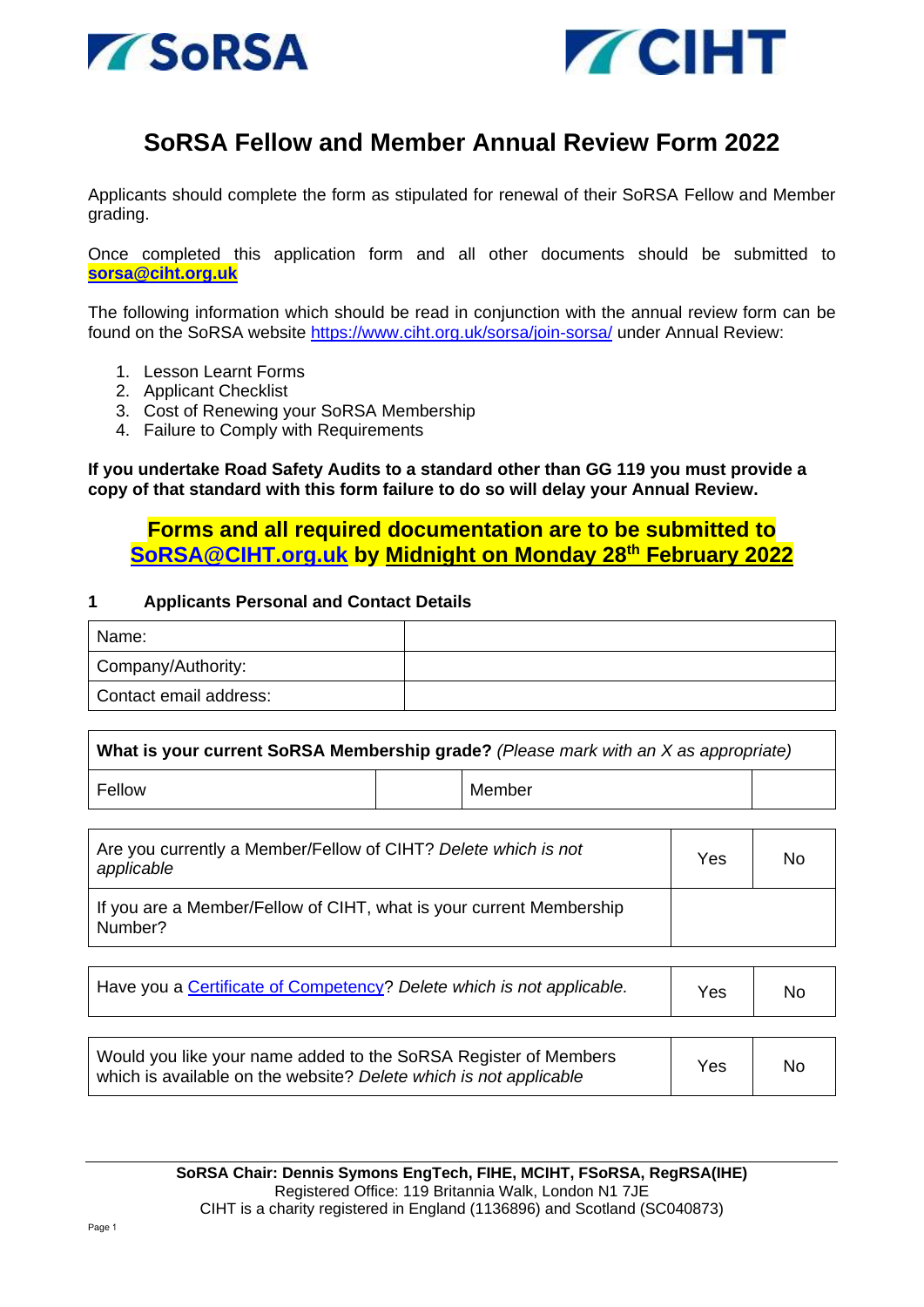



## **2 Confirmation of payment of fees**

Applicants must supply a copy of their receipt showing they have paid their CIHT Membership fees for 2022 (receipts are available from your MyCIHT page) or that they have paid the required annual fee if they are NOT a Members of CIHT.

## **3 Road Safety Audit**

List **5 Road Safety Audits ideally showing a range of differing stages and scheme types undertaken in the last 24 months** as either an Audit Team Leader or Audit Team Member.

Applicants must provide a copy of one of the listed Audit reports for review. Applicants should be aware that the information provided must be sufficient for the SoRSA Review Panel to assess their ability as a road safety auditor. **The applicant should ensure that the Audit submitted is written by them and that the report has not previously been submitted in an annual review.**

The report should contain **a minimum of 6 different types of Problems** (**a maximum of 2 reports may be submitted to achieve this number of problems**).

Where the road safety audit report does not fully conform to latest DMRB Standards "Road Safety Audit" (for example where it is written to a local authority standard), please state below how this Standard differs from the latest DMRB guidance "Road Safety Audit"; i.e. no Problem Location Plan required; no night-time site visit required for Stage 3 RSA.)

SoRSA reserves the right to request the provision of additional examples of your Audit work. Any additional examples requested will be drawn from the information you provide below. SoRSA will respect Client confidentiality.

|                | <b>Scheme Title</b> | <b>Brief description of</b><br>scheme and notable<br>issues raised<br>(approx. 50 – 100<br>words per scheme). | How does<br>this audit<br>differ from<br>latest<br><b>DMRB</b><br><b>Standard</b> | <b>Date</b> | <b>Audit</b><br><b>Stage</b> | <b>Role</b><br><b>TL/TM</b> |
|----------------|---------------------|---------------------------------------------------------------------------------------------------------------|-----------------------------------------------------------------------------------|-------------|------------------------------|-----------------------------|
|                |                     |                                                                                                               |                                                                                   |             |                              |                             |
| $\overline{2}$ |                     |                                                                                                               |                                                                                   |             |                              |                             |
| 3              |                     |                                                                                                               |                                                                                   |             |                              |                             |
| 4              |                     |                                                                                                               |                                                                                   |             |                              |                             |
| 5              |                     |                                                                                                               |                                                                                   |             |                              |                             |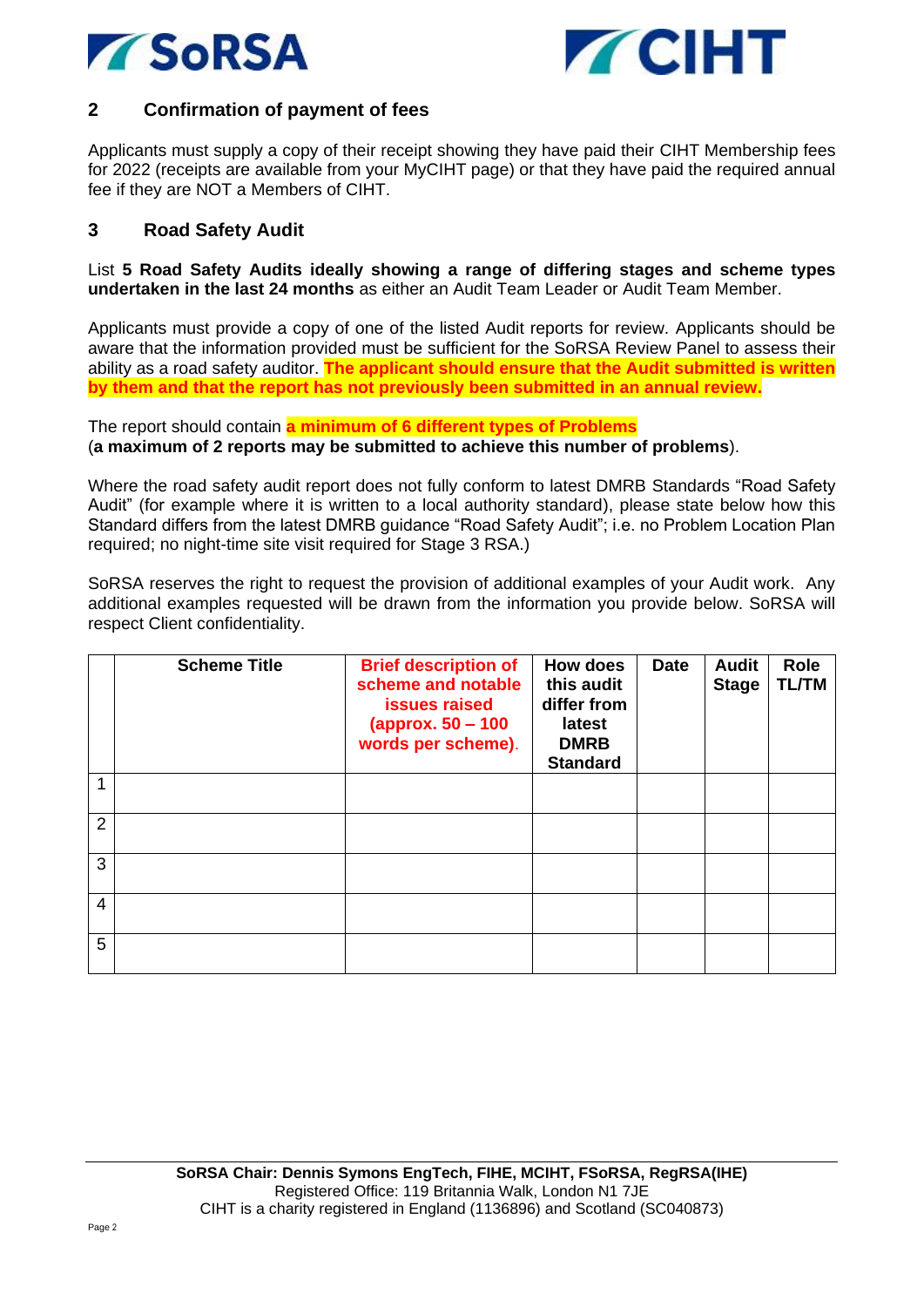



## **4 Road Safety Engineering Projects and Accident Studies**

You must show how you comply with the **latest DMRB standard "Road Safety Audit"** (or any local standard, for which a copy, in English, must be provided) in Collision Investigation and Prevention and/or Road Safety Engineering experience within the last **24** months.

Applicants should be aware that the information provided must be sufficient for the SoRSA Review Panel to assess their ability as a road safety auditor. **A copy of one of these reports may be requested by the Review Panel.**

| <b>Scheme Name and</b><br><b>Client</b> | <b>Date</b> | <b>Type of</b><br>Project* | Summary of work undertaken, including<br>the number of collisions and outcomes<br>(min. 100 words per scheme) |
|-----------------------------------------|-------------|----------------------------|---------------------------------------------------------------------------------------------------------------|
|                                         |             |                            |                                                                                                               |
|                                         |             |                            |                                                                                                               |
|                                         |             |                            |                                                                                                               |
|                                         |             |                            |                                                                                                               |

\*Please state if local safety scheme, forensic collision investigation, part of a transport assessment, road safety research etc.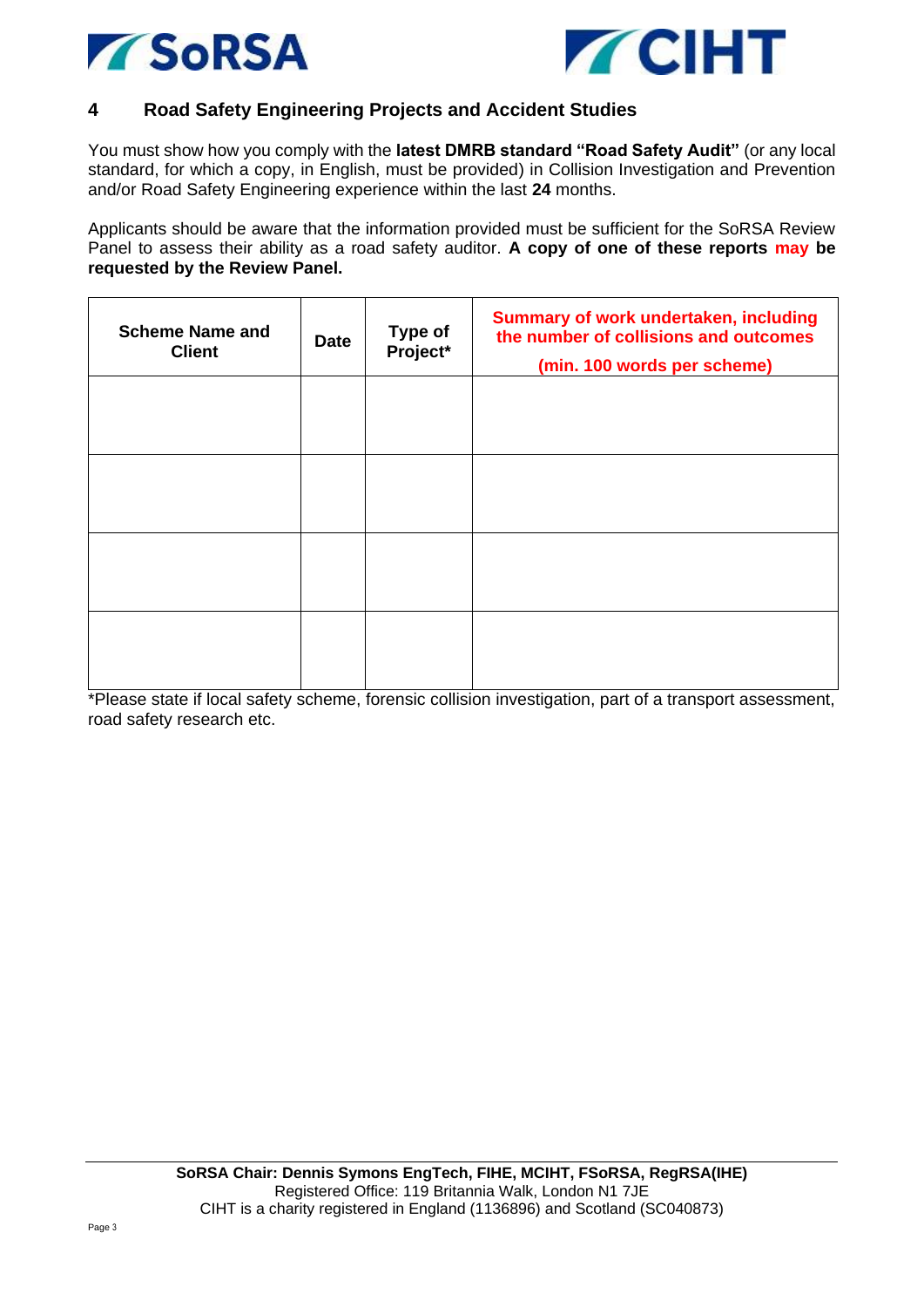



#### **5 Continuing Professional Development (CPD) GG 119 Paragraph 3.8.**

Note - A minimum of 2 days (minimum 12 hours) CPD in the field of RSA, collision data analysis or road safety engineering in the last 12 months (a rolling 12 month period). Certificates (where provided) **and a 'Lessons Learnt' report for each CPD entry** on what you have learnt and how you have or intend to use this new knowledge in your work **must be supplied**.

If '**self-reading'** is being used it should be structured, listing relevant topics and a 'Lessons Learnt' report provided.

| Details of CPD attended within the last 12 months | Days /<br>hours | Date | Organiser |
|---------------------------------------------------|-----------------|------|-----------|
|                                                   |                 |      |           |
|                                                   |                 |      |           |
|                                                   |                 |      |           |
|                                                   |                 |      |           |
|                                                   |                 |      |           |
|                                                   |                 |      |           |
|                                                   |                 |      |           |
|                                                   |                 |      |           |
|                                                   |                 |      |           |
|                                                   |                 |      |           |
|                                                   |                 |      |           |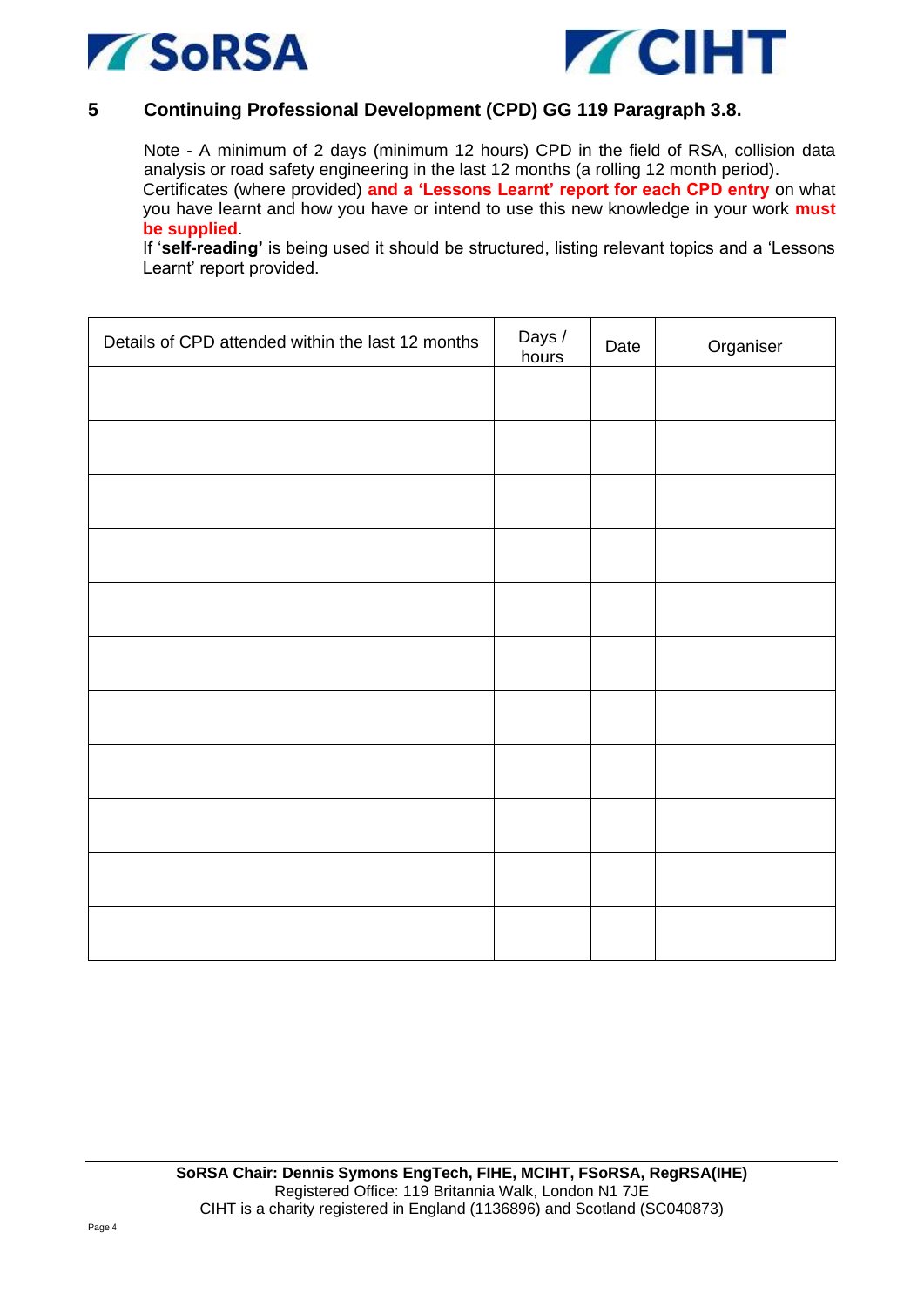



## **6 DECLARATIONS**

#### **IMPORTANT UNDERTAKING TO BE SIGNED BY THE APPLICANT**

The information you provide in this form is required to enable CIHT and SoRSA to communicate with members, and to fulfil the requirements of CIHT's Charter and Byelaws. CIHT is required by the General Data Protection Regulation (GDPR 2018) and the Data Protection Act (DPA 1998) to ensure that such data is accurate and up to date and you are requested to inform the Institution of any changes. We use the information you provide about yourself to fulfil your requests, queries, updates and orders. We do not share this information with outside parties except to the extent necessary to complete your requests. Full details on how CIHT uses its data are available at **www.ciht.org.uk/privacy**.

**Authorisation:** I give my permission for CIHT to hold the information provided in this form on its membership database

I declare that the information as to my CPD and current work experience submitted with this form is, in every respect, complete and accurate.

I confirm that I have reviewed CIHT's membership terms and conditions (available here https://www.ciht.org.uk/terms-and-conditions/) and privacy statement (available here https://www.ciht.org.uk/privacy-statement/) that indicates how we use data and store personal details.

Applicant's Signature ……………………………………………………………….Date…………………

#### **Queries**

If you have any queries regarding the application process or requirements, please contact the SoRSA Membership Secretary on [sorsa@ciht.org.uk](mailto:sorsa@ciht.org.uk) before Monday 28<sup>th</sup> February 2022.